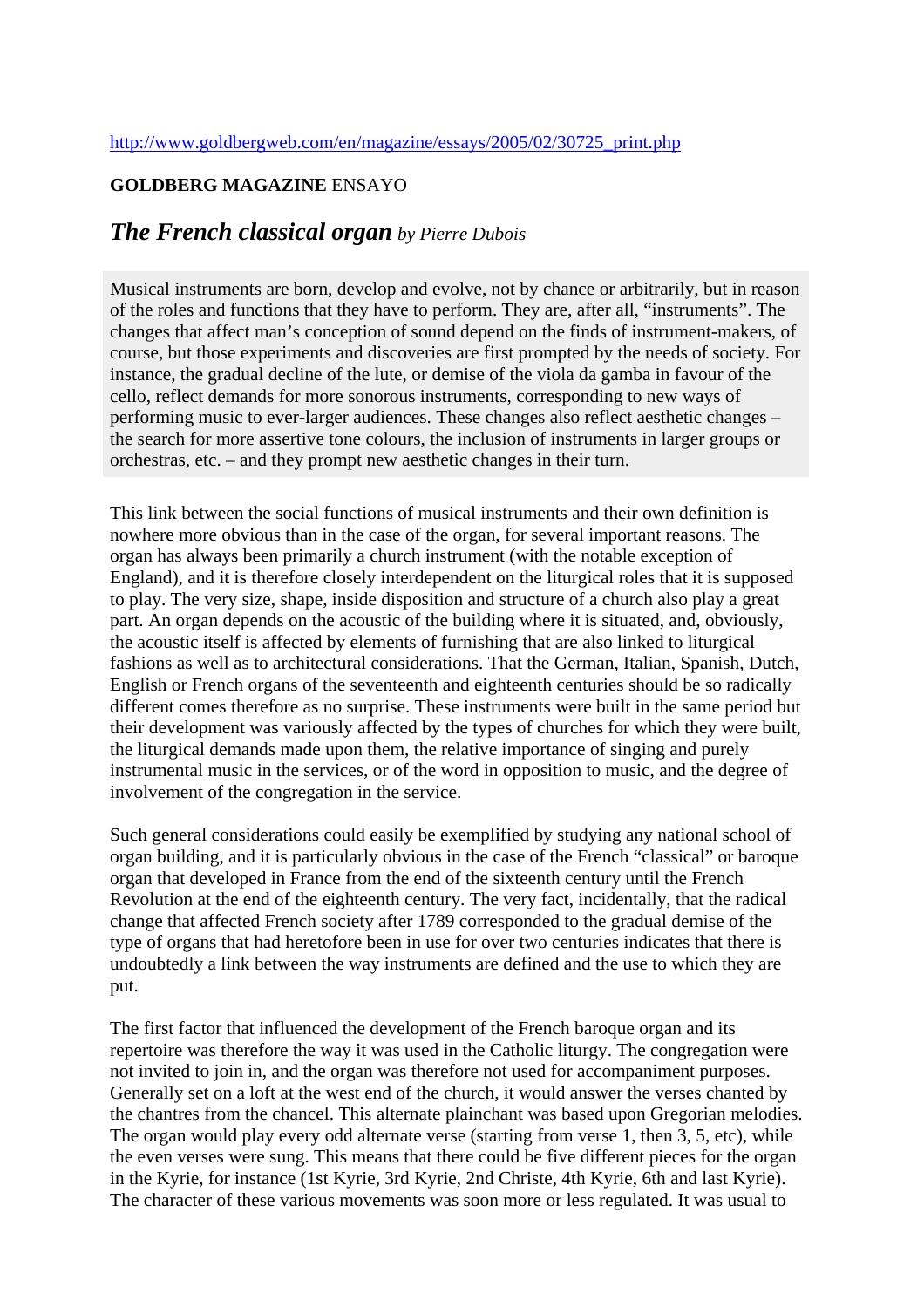use the plein jeu for the first verse, while the second verse devoted to the organ was generally a fugue, the third one usually a trio or a récit, etc. This more or less systematic order of the movements was set down, for instance, by the instructions given for the ceremonies in Paris in 1662 (Ceremoniae parisiense ad usum omnium collegiatarum, parochialum et aliarum urbis et dioceses parisiensis). Thereafter, most organists were to follow the same pattern, the same basic principle being used for both Masses and Magnificats. Each type of movement was considered to be well adapted to the mood or character of the corresponding verse. The very logic of the alternate use of the organ implied that each of these pieces had to remain short. Conversely, contrast and changes of sonorities were essential: each new organ verse had to sound strikingly different from the previous one, the time during which the chantres sang their verse being used by the organist to effect the stop changes required. The only moment in the Mass when the organist had more time was the offertory. As there used to be a long procession with incense, the organ offertoire had to be a long, jubilant piece usually performed on the grand jeu, that is the combinations of all the reed stops of the organ – the most powerful ones. All this, as we shall now see, is reflected in the composition practices of the French organists of the time, as well as in the structure of the French organ.

The brevity of the pieces that the organist had the time to play necessarily implied that he must endeavour to concentrate the musical material. Unlike a German organist, therefore, he had no opportunity to develop his themes. Nor could he write a long fugue according to all the formal rules of counterpoint. He had to establish a given mood as quickly as possible and strike the listeners at once. This was the art of allusion and euphemism, in which ideas were alluded to rather than elaborated on. Philippe Beaussant has shown in his beautiful study of François Couperin, that the art of the latter was akin to that of the painter Antoine Watteau (1684-1721), and we might suggest that the music of the French organists of the period could best be understood in the light of this comparison, or, one might add, if compared to the art of the writer Jean de La Fontaine (1621-95). Not unlike Jean de La Bruyère (1645-96) in his Characters, the organist composed short vignettes, just as harpsichordists painted musical portraits that were meant to move the listener in some half-hidden way, without being too long, without ever seeming too complex. Grace and ease were the all in all. "For my part, I frankly confess that I would much sooner be moved than be astonished", Couperin wrote in the preface of his 1st book of Harpsichord lessons in 1713, and this could be given as an apt motto for the works of most of his contemporaries. Often considered superficial, French baroque music was in reality an art of elegant illusion, in a court society in which appearance was content. You were what you looked. And, similarly, it was the impression produced by the music which mattered primarily, not its inner intricacy that only the specialist musician could be in a position to assess. The way the French tackled the fugue is a good case in point. In the German school, a fugue was built systematically, each subject being followed with a counter-subject, and each part taking up both of these in due order, etc. In France, on the other hand, a fugue simply gave the illusion of an organised construction of successive entries, but nothing was carried systematically to the end. Less well structured and less developed, the fugue was therefore conceived as a hall of mirrors, where parts echoed as it were with one another in a discourse of freedom and fanciful suggestion.

How was this reflected in the organ itself? Considering that the foremost goal of the organist was to strike his listeners and give a strong contrasted impression, the quality of the sounds was of primary importance. But not only did the organ have to sound beautifully – it also had to provide a great variety of colours, so that each verse would sound totally differently from the previous one. Surprise, variety and contrast were therefore key aesthetic criteria.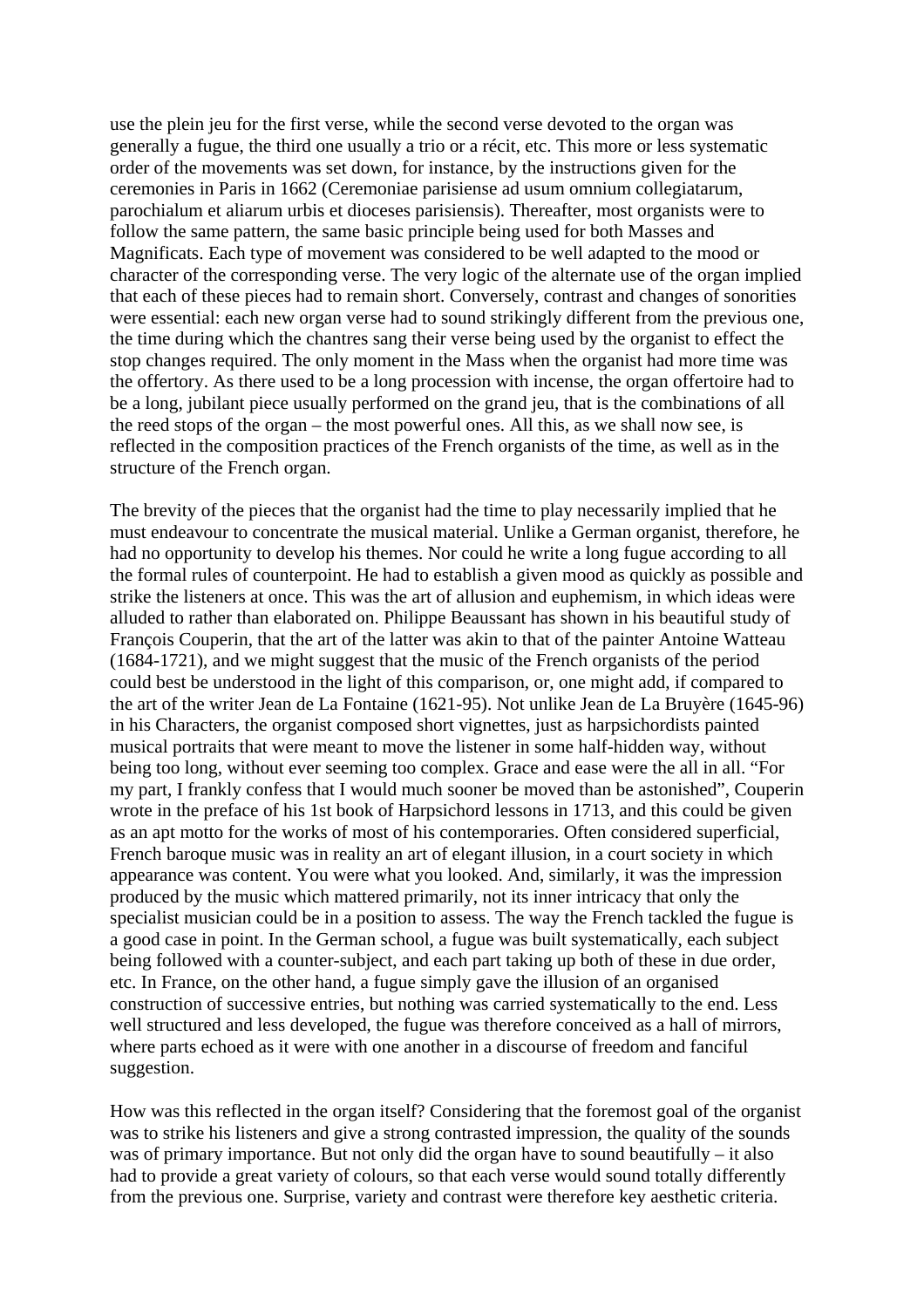Like a good French meal, the French Ancien Régime organ was all about change of flavour. Monotony and equality of tone were proscribed. Each specific registration was therefore treated as a different character stepping onto the stage one after the other, each being the actor of a precise, albeit abstract, part: the plein-jeu, full of majesty and solemnity; the reeds, glaring and triumphant; the tierces, colourful, warm and supple; the fond d'orgue, grave, soft and meditative; the various solo reed stops – cromorne, voix humaine, hautbois – each with its distinctive voice to express either melancholy, or naive innocence; the grand jeu, exuberant and powerful, apt for the celebration of God's – or the Kings' – greatness and glory. The French organ was theatrical. It was an instrument that reached its maturity at a time when the tragédie lyrique and ballet were the first of the arts at the court of Versailles: this shows in the dance movements used by the composers in their organ verses, of course, as well as in the shape of these récits directly inspired by opera arias; but it is also manifest in the way this organ speaks, "highly and proudly" ("hautement et fièrement"), to use the words of an 18th-century "Noël". It belongs in the same world as that of Bossuet's emphatic orations pronounced in St. Gervais, the very church whose organist was François Couperin. Short though its interventions might be, this organ spoke with majesty and eloquence. Another consequence of the need to put varied sonorities at the disposal of the organist was the number of keyboards. On the largest instruments, there could be as many as 4 or even 5 keyboards (Grand Orgue, Positif, Récit, Écho, Bombarde). This enabled the organist to use a variety of combinations, not only with his hands on two separate keyboards, but even sometimes with the two hands touching three keyboards at the same time, which, added to the pedal part, permitted the performance of colourful quartets, such as those written out by Jacques Boyvin, Louis Marchand or Jean-Adam Guilain. De Grigny wrote beautiful, complex fugues à 5 that make full use of the possibilities provided by the contrasted sonorities of the different manuals and pedal.

What the French organ could not do, conversely, was blend all these sonorities together indifferently. Whereas the German baroque organ was conceived as a kind of pyramid, the plenum being the result of the addition of all the stops of the instrument, the French organ was thought of in terms of different families of sounds, which remained distinct and separate. For instance, one cannot have a tutti with both the reeds of the grand jeu and the plein jeu. The scale of the trumpets and clarions is much too big for them to blend well with the mixtures and furnitures, the only case of their being used together being in a plein jeu with a cantus firmus played on the pedal trumpet in long values. This is an art of differentiation. Nor would the organist change registrations in the course of a piece: if he needed another sonority, he changed manuals. The French organ – which one could in this respect compare to the social system that prevailed at the time – was not supple. It was the metaphor of a pattern of order and hierarchy, in which each constituent knew its place exactly and never stepped out of it. The solemn plein jeu was at the apex of this hierarchy as far as its role was concerned, since it was the registration used for all the most solemn parts of the service. The grand jeu was systematically requested for all that was of a celebrative character. The feminine tierce was used either for the meditative airs, or for playful, flippant duos. The grave cromorne was manlier, while the warm, glowing brightness of the cornet lent its graceful colour to sparkling recitatives. The union of both tierce or cornet, and cromorne in duos, trios and dialogues can almost be seen as a kind of allegory of the conversation between contrasting characters or ideas – man and woman, the celestial and the earthly, man and God, lightness and seriousness.

It is difficult, of course, to express such notions as tone-colours and registration with words. What one may easily grasp, however, is one of the obvious consequences of all that we have just explained: dependent as it was on the sonorities of the specific organ for which it was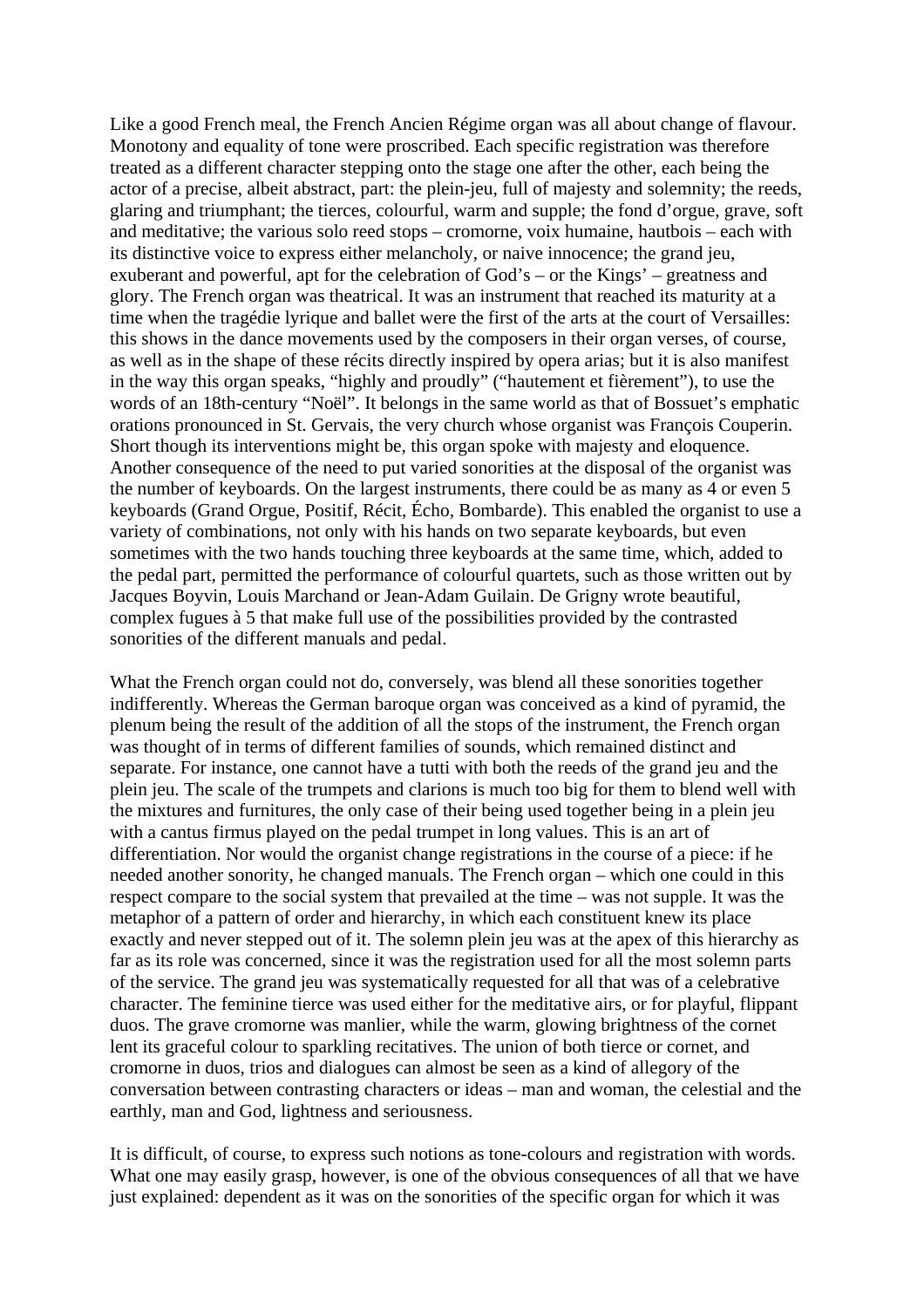composed, French baroque organ music cannot easily be "exported". It does not make sense on an instrument that does not have the proper sonorities, because its beauty depends, not on the structural aspects of the composition, but on the charm and immediacy of the sounds themselves. It is sensual rather than intellectual, emotional rather than abstract, proceeding through seduction rather than theoretical demonstration.

The French organ and its music are therefore the aesthetic translation of the whole ethos of ancien régime France. It expresses imperious confidence in the primary importance of manners and show considered to be ethically positive values. It also asserts the power and authority of both Church and king, as the beautiful crafted cases of the large instruments testified. Order and symmetry in the design met with grandeur and exuberance in the carving and decoration. Above the west door at the main entrance of the church, the organ reminded parishioners that the pomp and haughty decorum of the ceremony were synonymous with the power of their sovereign.

If the basic format of the French baroque organ remained substantially the same in the seventeenth and eighteenth centuries, yet it still gradually evolved. The tendency was towards ever-larger instruments. Organ builders tended to add more reed stops, doubling trumpets on the Great, adding a trumpet, and sometimes even a clarion, alongside the cromorne on the choir. The extent of the pedals tended on the other hand to shrink. The pedal part was getting less and less developed. Whereas de Grigny or Marchand wrote polyphonic movements (fugues or quartets) with elaborate pedal parts, or used the pedals for the cantus firmus in the Plein Jeu, the tendency later in the eighteenth century was to use the pedals merely as a means to produce a grand effect, especially in the cadenzas. Hence the difficulty today of finding the appropriate authentic organ to play (and record) de Grigny's music, for instance. For there are indeed few seventeenth-century French organs extent today. Of the organ played by Nicolas de Grigny in Rheims cathedral, there only remains the beautiful case. Numerous organs were altered as from the eighteenth century. For instance, François Couperin's organ at St. Gervais, Paris built by P. Thierry, in 1649-59 and enlarged by Alexandre Thierry in 1676, was repaired and transformed by the great organ builder François-Henri Clicquot in 1768. After other alterations in the nineteenth and twentieth centuries, the organ one can hear at St. Gervais today, beautiful and moving though it may be, and in spite of its being the oldest in the capital, cannot be said to be Couperin's own instrument. The organ built by Jean de Joyeuse at Auch in 1694 is another good case in point: its original pipe-work was still extent in 1955 when it was ruthlessly discarded by Gonzalez, under the guidance of organ "specialist" Norbert Dufourcq, and replaced with new pipes. It caused such a row that the whole movement of protection of period organs can be said to have gathered momentum from that time onwards, with leading organists such as Michel Chapuis in the vanguard of the rediscovery of the French repertoire and performing practices of the seventeenth and eighteenth-centuries. The Auch organ has been re-restored since (by Jean-François Muno in 1998), but of course today's instrument is only a reconstruction in the style of the original instrument.

The situation is better when one turns to the eighteenth century, where such masterpieces as the Louis-Alexandre Cliquot organ at Houdan (1734), the Isnard organ at Saint-Maximin (1774), the François-Henri Clicquot organs at Souvigny (1783) and Poitiers (1791), have either remained mostly unaltered or retained a large proportion of their original pipe-work. The other good news is that there are quite a few builders in France today capable of restoring such organs to very high standards, as is testified by the dazzling reconstruction by Pascal Quoirin of the organ originally built by Dom Bedos at Ste. Croix in Bordeaux (1748), or that by Bertrand Cattiaux of the organ built by Robert Clicquot in the Chapel of Versailles